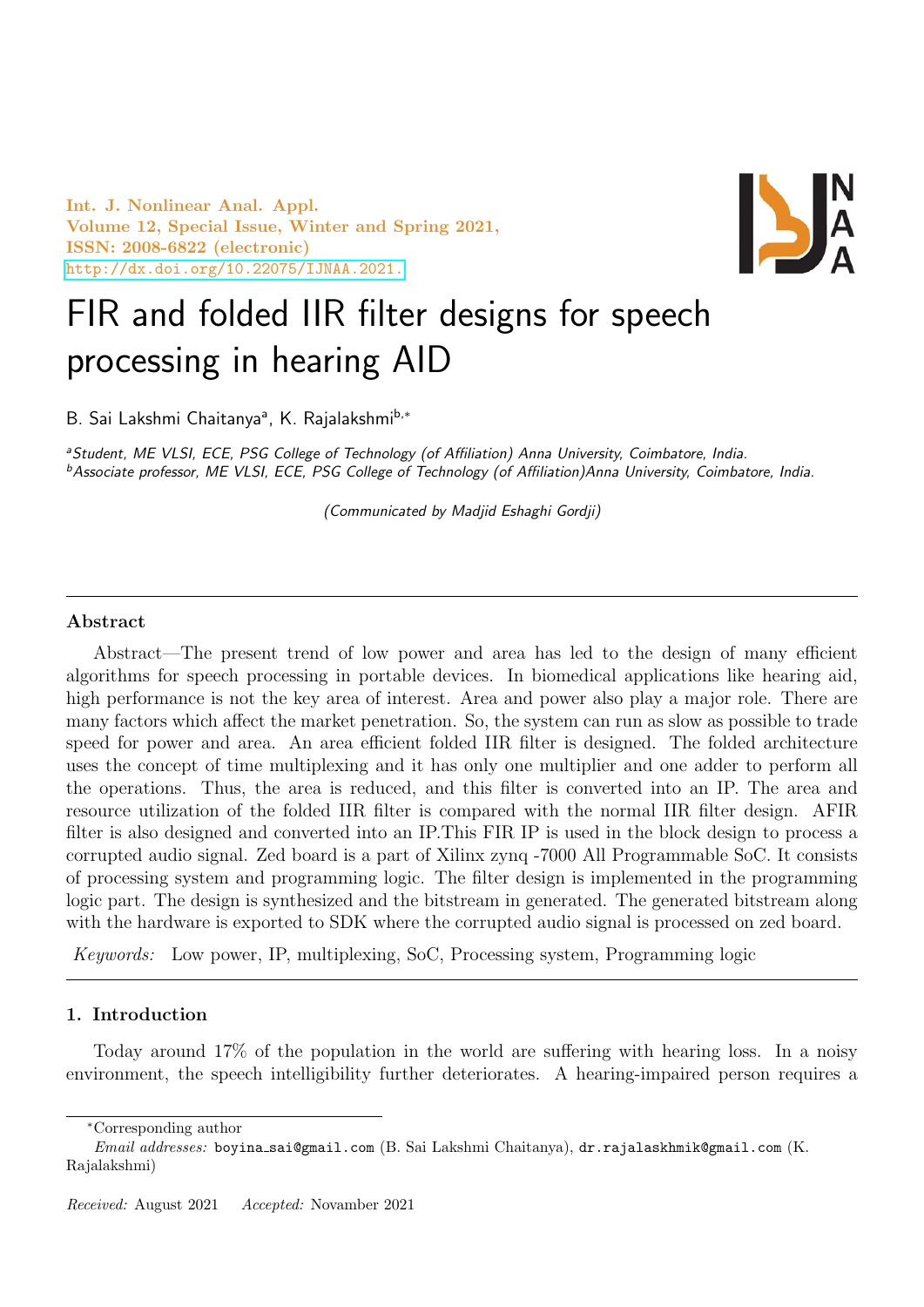hearing aid that is adaptable and flexible with the external environment, improved signal to noise ratio and increased speech intelligibility in noise. A hearing aid is nothing but a small electronic instrument that amplifies the sound so that a hearing-impaired person can listen and communicate.

Low power and area has always been the keen factors in the market. This led to the design of many efficient algorithms for speech processing in portable devices. In biomedical applications like hearing aid, high performance is not the key area of interest. Area and power also play a major role. There are many factors which affect the market penetration. One such factor is the lack of versatility. The devices amplify all types of sounds including noise.

A hearing aid is preferable in market if it has the following features

- Small size
- Long life time
- Good speech intelligibility
- Adaptable to the environment
- Low latency

There is always a trade of between power, area and latency. If we want a portable, area efficient device then we must compromise on power and latency. Similarly, if we want a highspeed device then we must compromise on area and power. So, there is always a trade of among the devices. Many algorithms and architectures are proposed which are area efficient and low power devices. In this paper, area is considered as the key parameter and hence an efficient folded architecture is used to implement the filter in a hearing aid.

#### 2. Folded in finite impulse response response filter

## A. IIR Filter

IIR filters are also called as recursive filters because of their recursive structure which is nothing but the feedback path from output to input. They contain both feedforward and feedback path. IIR filters can be implemented in different structures. The basic equation of an IIR filter is given as [\[7\]](#page-7-0).

$$
y[n] = \sum_{l=1}^{N} a_l y[n-1] + \sum_{k=0}^{M} b_k x[n-k]
$$
 (1)

where  $a_l$  and  $b_k$  are filter coefficients,  $x[n]$  and  $y[n]$  are input and output sample values, M and N are the order of the filter.

The general structure of Nth order IIR filter is as shown in Fig [1.](#page-2-0)For an Nth order IIR filter we require 2N delay elements,  $2N + 1$  multiplier and  $2N$  adders to implement the filter.

Consider a second order IIR filter as shown in Fig [2.](#page-2-1) It requires 4 delay elements, 5 multipliers and 4 adders. It is implemented in direct form-1 structure.

If efficient area utilization is our primary goal, then direct form -2 structure is preferred. Its structure is shown in Fi[g3.](#page-2-2) It has reduced delay elements when compared with direct form1 structure [\[7\]](#page-7-0).

A second order IIR filter with two poles and two zeros is called as a digital biquad filter. To further reduce the area, folding transformation is applied to the retimes biquad filter.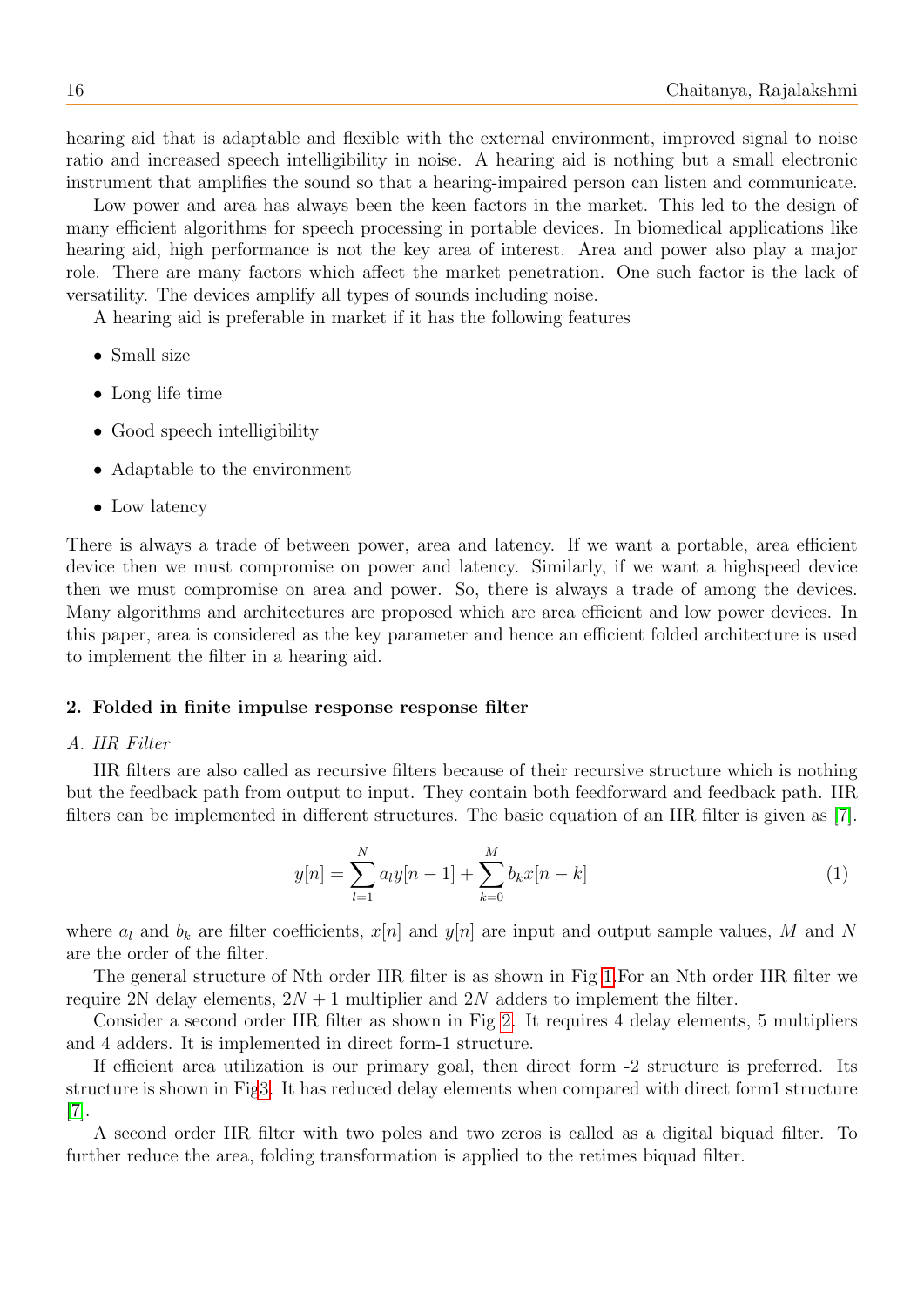

<span id="page-2-0"></span>Figure 1: Nth Order IIR filter structure



<span id="page-2-1"></span>Figure 2: Direct form -1 IIR filter



<span id="page-2-2"></span>Figure 3: Direct form – II IIR filter design

# B. Folding

Folding transformation is a technique in which single functional unit is used to perform all the operations of the algorithm using the concept of time multiplexing [\[8\]](#page-7-1). Consider the following example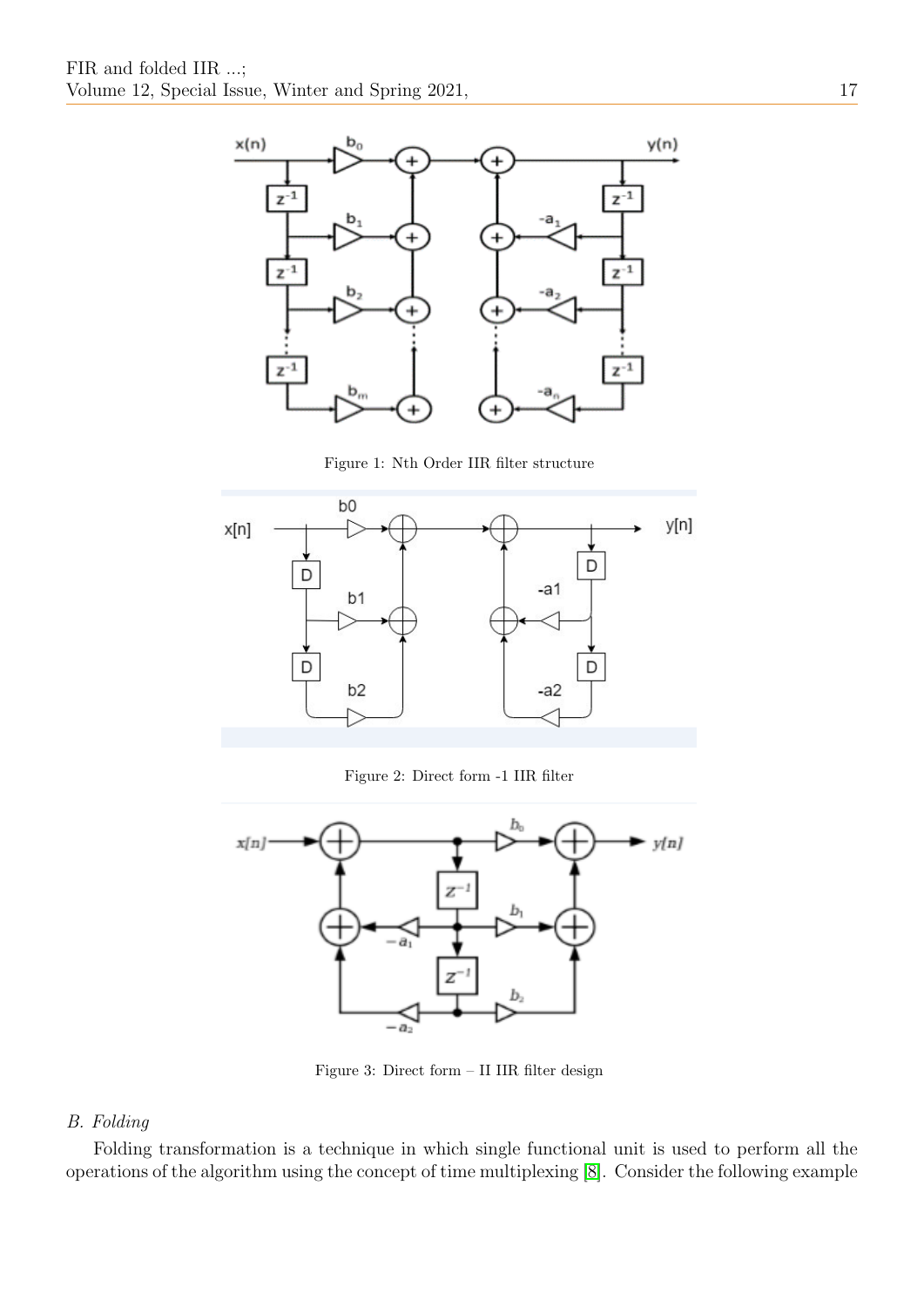in which we must perform the addition of three numbers namely  $a[n], b[n], c[n]$ . We need two adders to perform this task. The first adder is used to perform the addition of  $a[n]$  and  $b[n]$ . The result obtained from the first adder is given as input to the second adder along with  $c[n]$ . The final result is obtained as the output of the second adder and it is given as  $y[n]$ . The structure is shown in Fig [4.](#page-3-0)



<span id="page-3-0"></span>Figure 4: Adder

The task of addition of three numbers can be performed on a single adder using the concept of folding as shown in the Fig [5.](#page-3-1) By doing so we can reduce the hardware required and hence the circuit becomes area efficient. In the first clock cycle the addition of  $a[n]$  and  $b[n]$  is performed. The output from the adder is stored in a register and is fed back again as input to the adder in the next clock cycle. This partial product from the register is added along with  $c[n]$  in the next clock cycle. The folding factor is two  $(N = 2)$  because we get the output after two clock cycles and the input must be fed after every two clock cycles. Folding Factor is defined as the number of operations that are to be performed on a single functional unit. During the two clock cycles the input must be stable and it must not change.



<span id="page-3-1"></span>Figure 5: Folded adder structure

# C. Folding of a biquad filter

For area efficient circuit, folding transformation is applied to the retimed biquad filter which is shown in Fig [6.](#page-4-0) Retiming is a technique applied to the circuit to reduce its clock period, power consumption and sometimes even logic synthesis. It is a process of changing the position of delay elements in the circuit in such a way that its input and output characteristics remain same. Its functionality must remain unaltered.

It is assumed that adder requires 1ut and multiplier requires 2ut. Mathematically it is given  $byPa = 1, Pm = 2$ . The retimed biquad filter is folded with a folding factor of 4 which means that each node in the given figure is executed after every 4 clock cycles. The folded biquad filter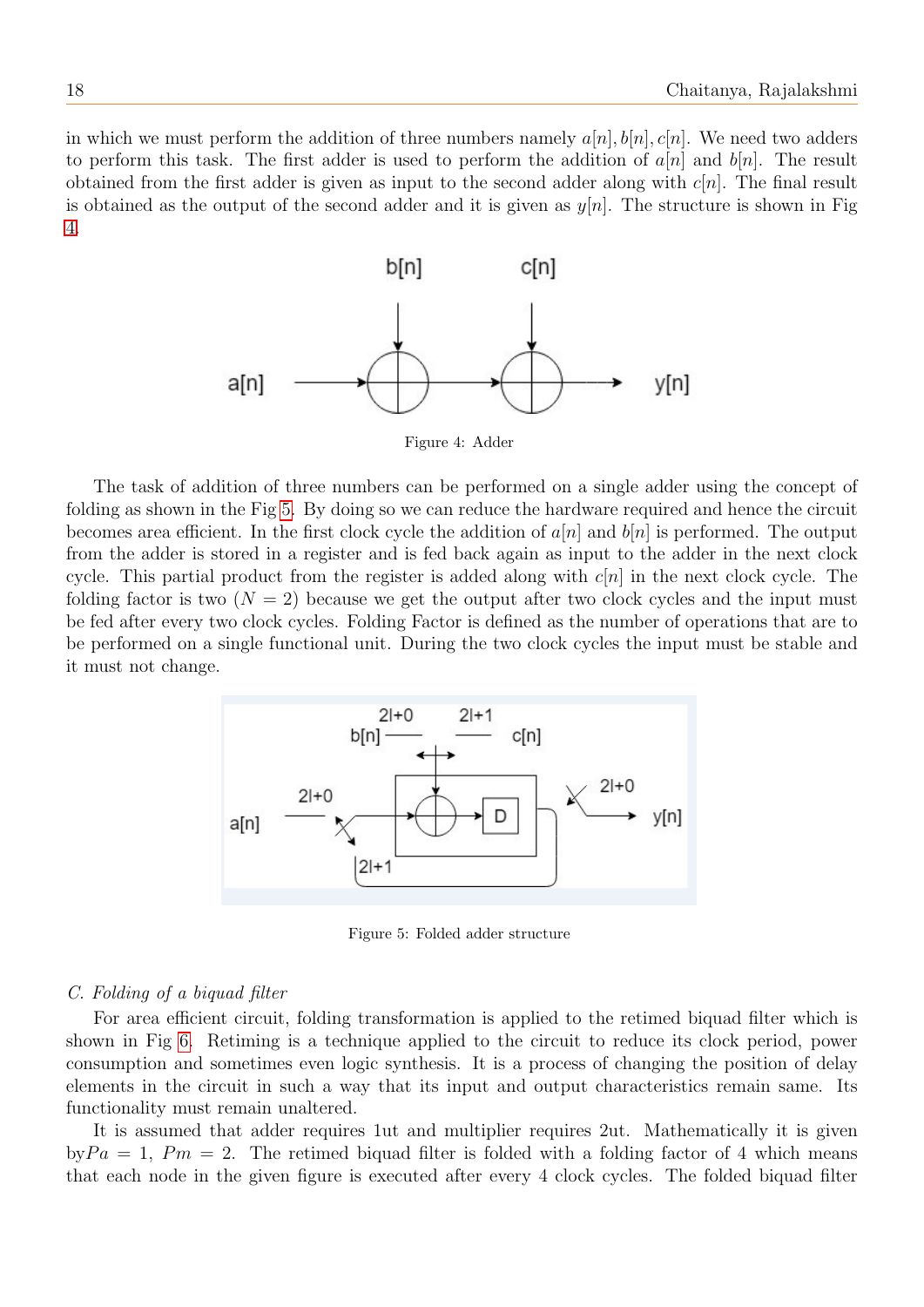

<span id="page-4-0"></span>Figure 6: Biquad filter

architecture is shown in Fig [7.](#page-4-1) The folding sets are given by  $s_1 = \{4, 2, 3, 1\}$  and  $s_2 = \{5, 8, 6, 7\}$ [\[4,](#page-7-2) [6,](#page-7-3) [5\]](#page-7-4). S1 represents the time instant at which the corresponding addition operation is performed. During the first time instant  $(4l + 0)$ , 4th adder operation is performed on the given functional unit. During the second time instant  $(4l + 1)$ , 2nd adder operation is performed. During the second time instant  $(4l + 2)$ , 3rd adder operation is performed. During the fourth time instant  $(4l + 3)$ , 1st adder operation is performed. In this way, four addition operations are time multiplexed and are performed on a single functional unit.

Similarly, multiplication operation is also time multiplexed and is performed on a single functional unit. During the first time instant  $(4l + 0)$ , 5th multiplier operation is performed on the given functional unit. During the second time instant  $(4l + 1)$ , 8th multiplier operation is performed. During the second time instant  $(4l + 2)$ , 6th multiplier operation is performed. During the fourth time instant  $(4l + 3)$ , 7th multiplier operation is performed.



<span id="page-4-1"></span>Figure 7: Folded biquad filter

The folded structure of the given biquad filter is obtained by computing the delay elements among each pathusing the formula [\[8\]](#page-7-1).

$$
D_F(U \to V) = Nw(e) - P_u + v - u
$$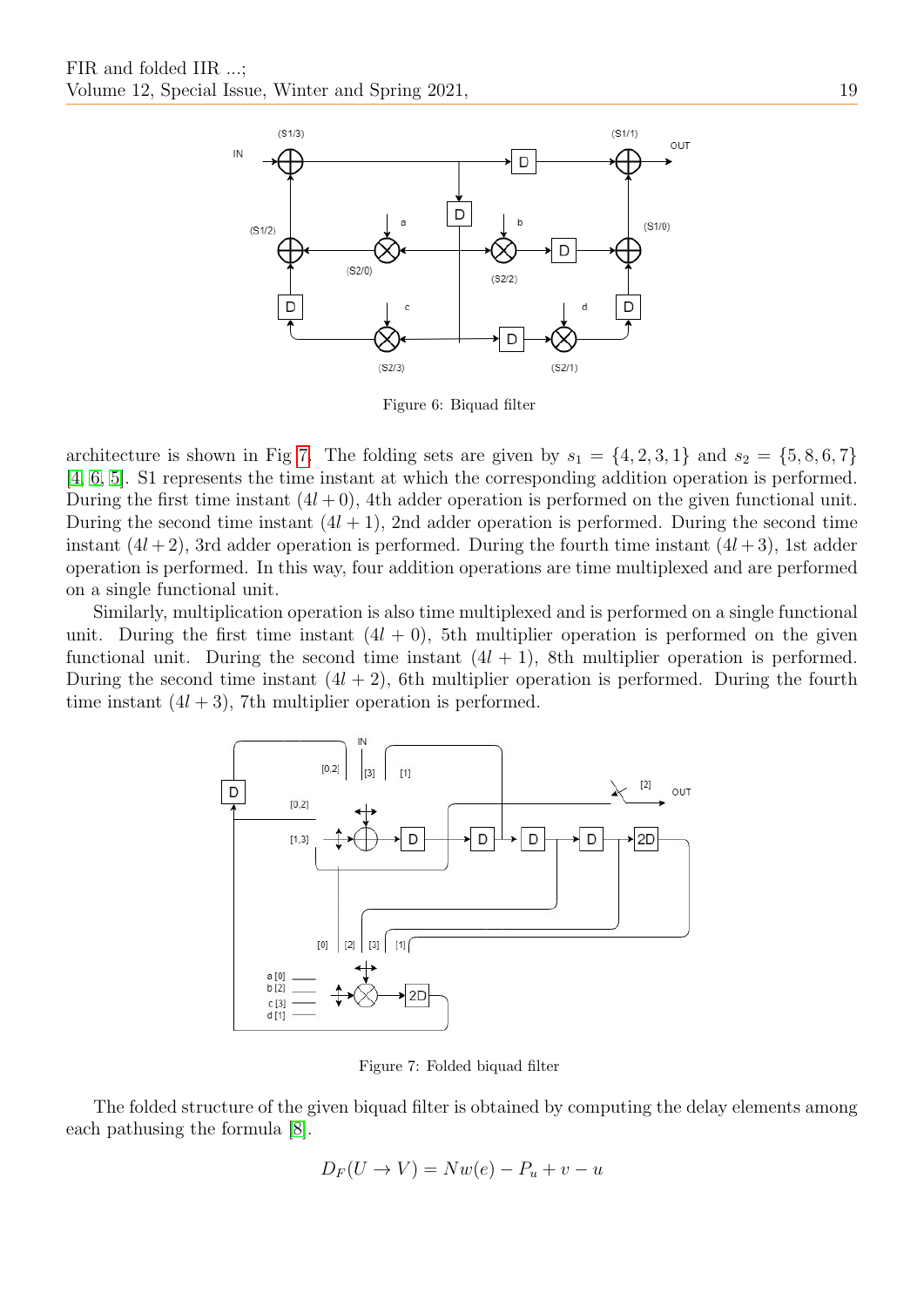Where N=Folding factor  $w(e)$  = Number of delay elements between the edges u to v.

For the 11 edges present in the filter, the number of delay elements present in the folded data flow graph are computed.

$$
D_F(1 \to 2) = 4(1) - 1 + 1 - 3 = 1
$$
  
\n
$$
D_F(1 \to 5) = 4(1) - 1 + 0 - 3 = 0
$$
  
\n
$$
D_F(1 \to 6) = 4(1) - 1 + 2 - 3 = 2
$$
  
\n
$$
D_F(1 \to 7) = 4(1) - 1 + 3 - 3 = 3
$$
 (2)

 $D_F(1 \rightarrow 7) = 3$  represent that we have an edge with three delay elements between the adder to multiplier. In this way the folded structure is constructed and is implemented using Verilog HDL in Vivado. This filter is converted into an IP and it is instantiated in the block design.

### 3. FIR filter implementation on ZED board

A FIR filter is designed to process a corrupted audio signal. The filter is designed using sequential algorithm. The coefficients are loaded from another DAT file. A dat file consist of data in binary or text format. This filter is converted into an IP and in used is the block design.

The block design is created to target the Zed Board from the "Xilinx Zynq-7000 All Programmable SoC". It consists of two parts namelyPS (Processing System) and PL(Programmable Logic) which constitute an SoC (System on Chip) style [\[1,](#page-7-5) [9\]](#page-7-6). A processing system IP wrapper is created which act as an inter-connection between the processing system and programmable logic. This design is synthesized, and a bit stream is generated.



Figure 8: Block design using FIR filter

The generated bit stream is exported to the hardware which means an hdf file is created and it is exported to the SDK. The hdf (Hierarchical Data Format) file format is used to handle large size data[\[2,](#page-7-7) [3\]](#page-7-8). This data contains the block design bitstream and other required information.

A test application is created and run on the board. The FPGA is programmed, and the corrupted audio signal is given to the FPGA using an audio jack. The output is taken from the output port on the board and it is heard using a speaker.

#### 4. Results

The basic IIR filter and the folded biquad filters are designed using Verilog HDL. These designs are implemented on Vivado platform. The basic IIR filter is implemented in direct form – II structure.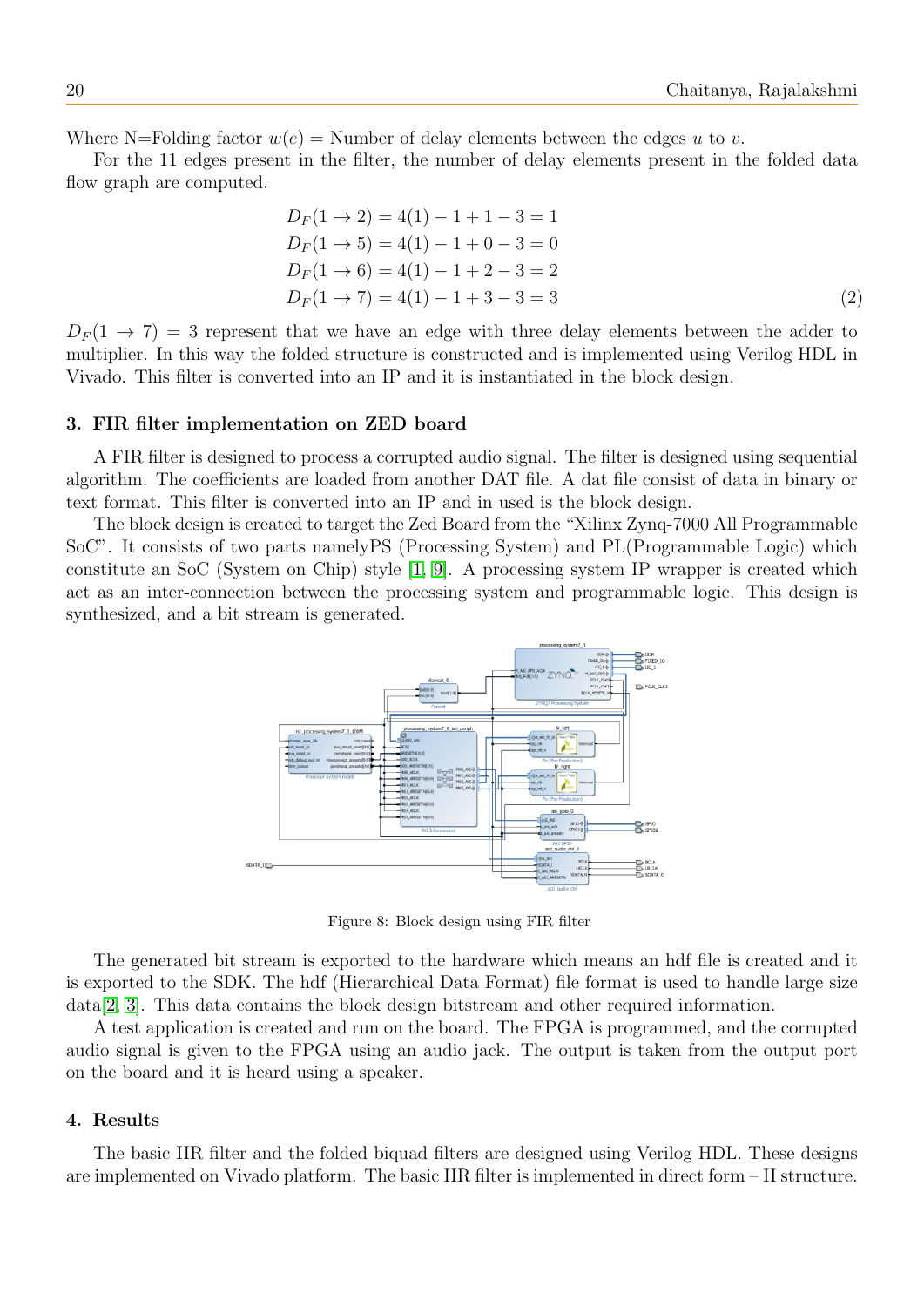The designs are synthesized, and the hardware used for both the architectures are compared. The schematic of IIR filter design is shown in Fig [9.](#page-6-0)



<span id="page-6-0"></span>Figure 9: Schematic of IIR filter

Folded biquad filter uses one multiplier and one adder to perform all the operations. The schematic of a folded biquad filter is shown in Fig [10.](#page-6-1)



<span id="page-6-1"></span>Figure 10: Schematic of folded biquad filter

# 5. Resource utilization of the filters

<span id="page-6-2"></span>The direct form – II IIR filter and the folded biquad filter is implemented in Xilinx Vivado. The area and resource utilization of the two filters are compared.

| Table 1: Resource utilization of IIR filter |                                                 |       |       |  |
|---------------------------------------------|-------------------------------------------------|-------|-------|--|
|                                             | Resource   Estimation   Available   Utilization |       |       |  |
| LUT                                         | 26                                              | 20800 | 0.13  |  |
| FF                                          | 16                                              | 41600 | 0.04  |  |
| ĪО                                          | 18                                              | 106   | 16.98 |  |
| <b>BUFG</b>                                 |                                                 | 39    | 3.13  |  |

The direct form – II structure consist of four adders, five multipliers and two delay elements. Its corresponding area and resource utilization are mentioned in Table [1.](#page-6-2)

The folded biquad filter uses the concept of retiming and multiplexing to perform all the arithmetic operations using one multiplier and one adder. The resource utilization of folded biquad filter is tabulated in the Table [2.](#page-7-9) The LUT utilization is reduced from 0.13 to 0.09 because of the concept of folding. The flipflop count has increased because in the folded architecture more registers are used when compared with a normal structure. The IO and BUFG utilization remains the same.